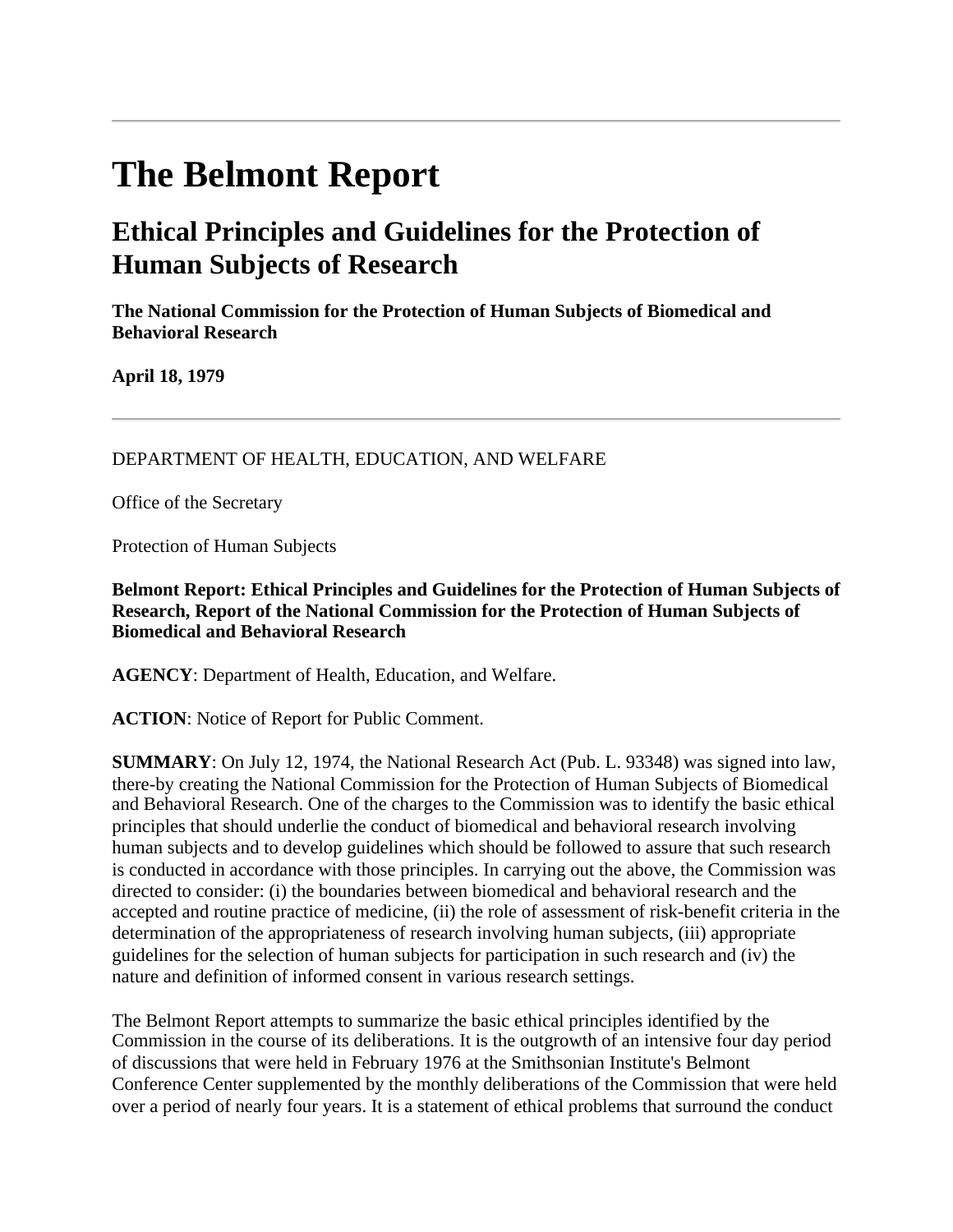of research with human subjects. By publishing the Report in the **Federal Register**, and providing reprints upon request, the Secretary intends that it may be made readily available to scientists, members of the Institutional Review Boards, and Federal employees. The two-volume Appendix, containing the lengthy reports of experts and specialists who assisted the Commission in fulfilling this part of its charge, is available as DHEW Publication No. (OS) 78-0013 and No. (OS) 78-0014, for sale by the Superintendent of Documents, U.S. Goverment Printing Office, Washington, D.C. 20402.

Unlike most other reports of the Commission, the Belmont Report does not make specific recommendations for administrative action by the Secretary of Health, Education, and Welfare. Rather, the Commission recommended that the Belmont Report be adopted in its entirety, as a statement of the Department's policy. The Department requests public comment on this recommendation.

#### **National Commission for the Protection of Human Subjects of Biomedical and Behavioral Research**

*Members of the Commission*

- Kenneth John Ryan, M.D., Chairman, Chief of Staff, Boston Hospital for Women.
- Joseph V. Brady, Ph.D., Professor of Behavioral Biology, Johns Hopkins University.
- Robert E. Cooke, M.D., President, Medical College of Pennsylvania.
- Dorothy L. Height, President, National Council of Negro Women, Inc.
- Albert R. Jonsen, Ph.D., Associate Professor of Bioethics, University of California at San Francisco.
- Patricia King, J.D., Associate Professor of Law, Georgetown University Law Center.
- Karen Lebacqz, Ph.D., Associate Professor of Christian Ethics, Pacific School of Religion.
- \* David W. Louisell, J.D., Professor of Law, University of California at Berkeley.
- Donald W. Seldin, M.D., Professor and Chairman, Department of Internal Medicine, University of Texas at Dallas.
- Eliot Stellar, Ph.D., Provost of the University and Professor of Physiological Psychology, University of Pennsylvania.
- \* Robert H. Turtle, LL.B., Attorney, VomBaur, Coburn, Simmons & Turtle, Washington, D.C.

\* Deceased.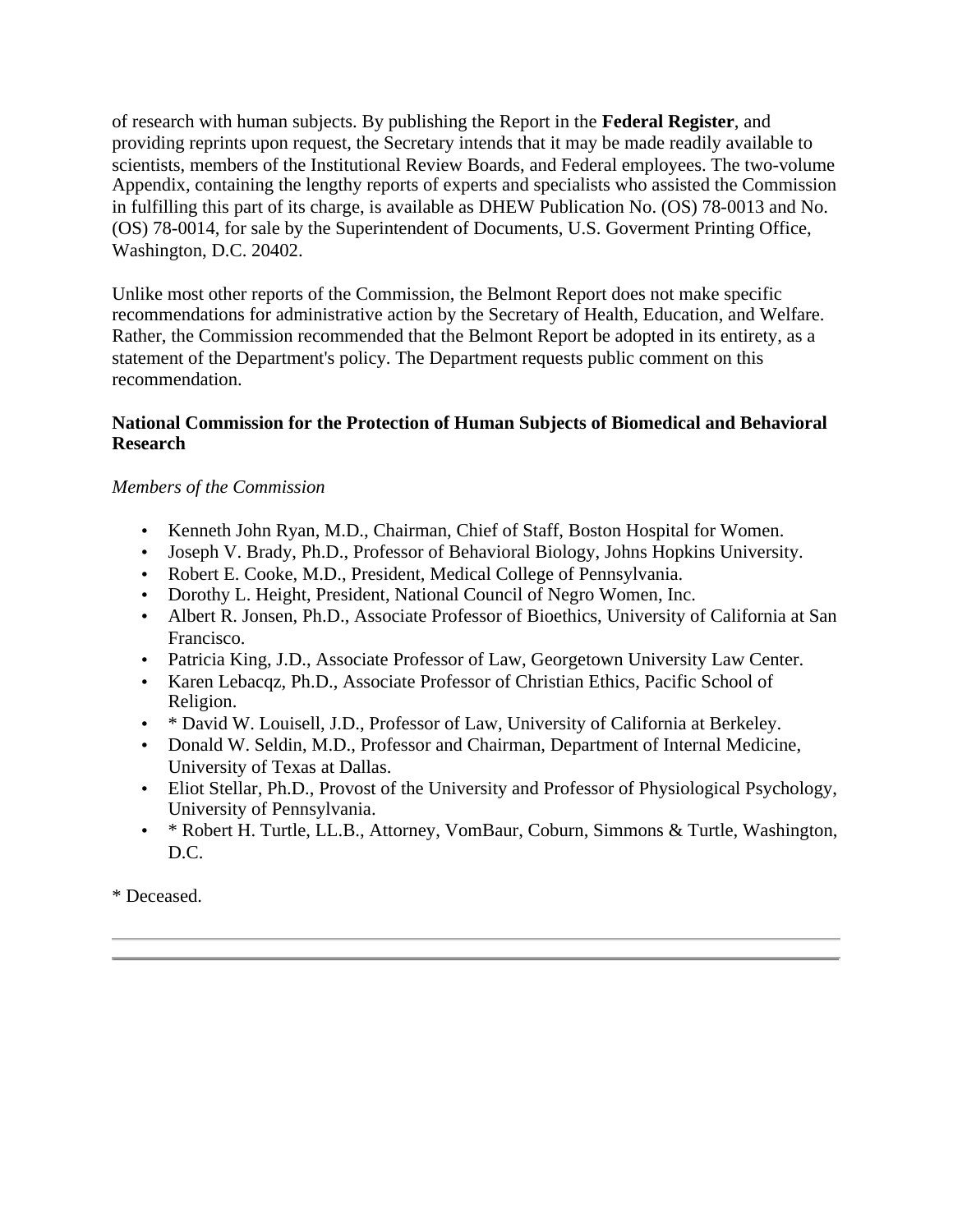# **Belmont Report**

### *Ethical Principles and Guidelines for Research Involving Human Subjects*

Scientific research has produced substantial social benefits. It has also posed some troubling ethical questions. Public attention was drawn to these questions by reported abuses of human subjects in biomedical experiments, especially during the Second World War. During the Nuremberg War Crime Trials, the Nuremberg code was drafted as a set of standards for judging physicians and scientists who had conducted biomedical experiments on concentration camp prisoners. This code became the prototype of many later codes (1) intended to assure that research involving human subjects would be carried out in an ethical manner.

The codes consist of rules, some general, others specific, that guide the investigators or the reviewers of research in their work. Such rules often are inadequate to cover complex situations; at times they come into conflict, and they are frequently difficult to interpret or apply. Broader ethical principles will provide a basis on which specific rules may be formulated, criticized and interpreted.

Three principles, or general prescriptive judgments, that are relevant to research involving human subjects are identified in this statement. Other principles may also be relevant. These three are comprehensive, however, and are stated at a level of generalization that should assist scientists, subjects, reviewers and interested citizens to understand the ethical issues inherent in research involving human subjects. These principles cannot always be applied so as to resolve beyond dispute particular ethical problems. The objective is to provide an analytical framework that will guide the resolution of ethical problems arising from research involving human subjects.

This statement consists of a distinction between research and practice, a discussion of the three basic ethical principles, and remarks about the application of these principles.

### **A.Boundaries Between Practice and Research**

It is important to distinguish between biomedical and behavioral research, on the one hand, and the practice of accepted therapy on the other, in order to know what activities ought to undergo review for the protection of human subjects of research. The distinction between research and practice is blurred partly because both often occur together (as in research designed to evaluate a therapy) and partly because notable departures from standard practice are often called "experimental" when the terms "experimental" and "research" are not carefully defined.

For the most part, the term "practice" refers to interventions that are designed solely to enhance the well being of an individual patient or client and that have a reasonable expectation of success. The purpose of medical or behavioral practice is to provide diagnosis, preventive treatment or therapy to particular individuals (2). By contrast, the term "research" designates an activity designed to test an hypothesis, permit conclusions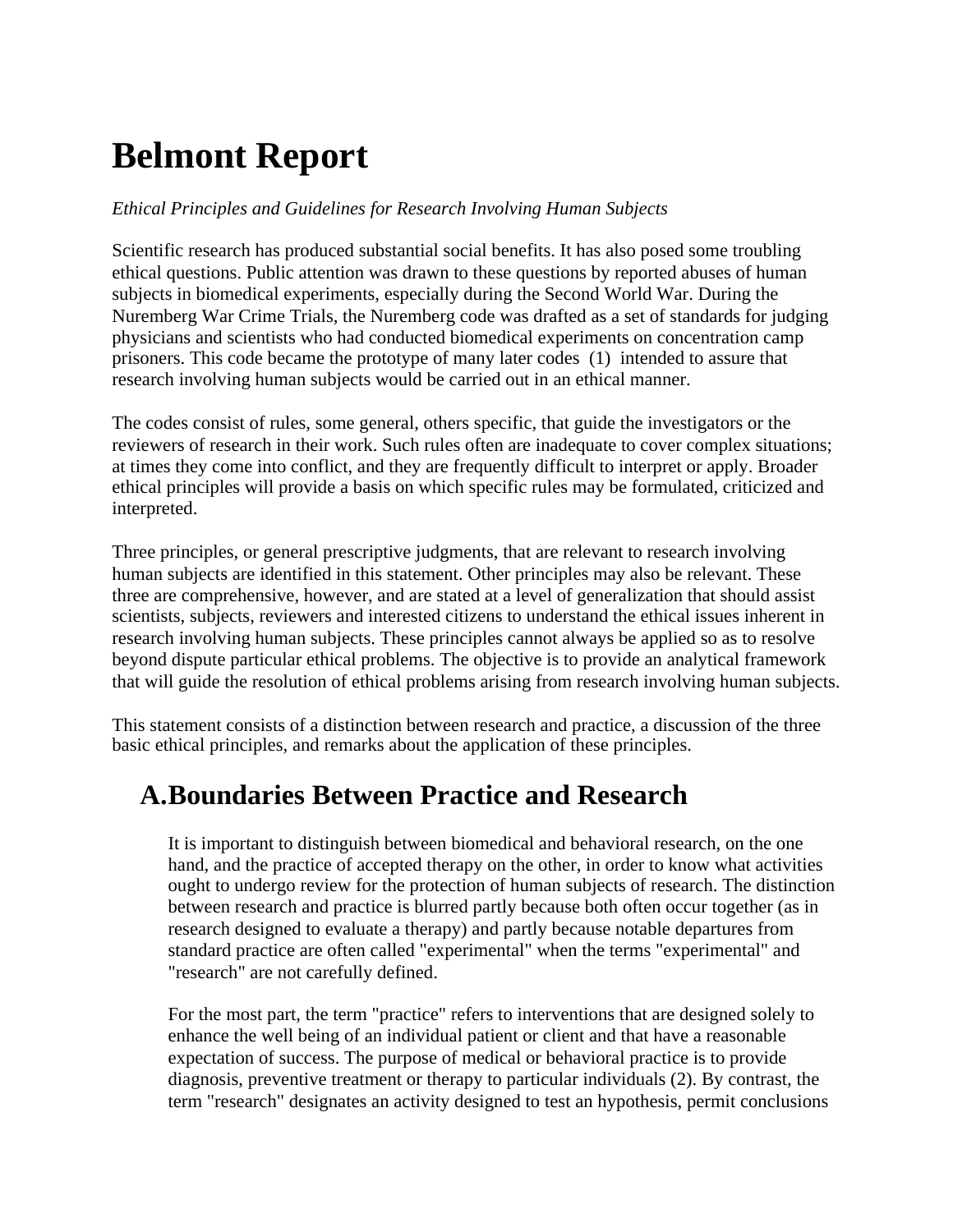to be drawn, and thereby to develop or contribute to generalizable knowledge (expressed, for example, in theories, principles, and statements of relationships). Research is usually described in a formal protocol that sets forth an objective and a set of procedures designed to reach that objective.

When a clinician departs in a significant way from standard or accepted practice, the innovation does not, in and of itself, constitute research. The fact that a procedure is "experimental," in the sense of new, untested or different, does not automatically place it in the category of research. Radically new procedures of this description should, however, be made the object of formal research at an early stage in order to determine whether they are safe and effective. Thus, it is the responsibility of medical practice committees, for example, to insist that a major innovation be incorporated into a formal research project(3).

Research and practice may be carried on together when research is designed to evaluate the safety and efficacy of a therapy. This need not cause any confusion regarding whether or not the activity requires review; the general rule is that if there is any element of research in an activity, that activity should undergo review for the protection of human subjects.

### **B.Basic Ethical Principles**

The expression "basic ethical principles" refers to those general judgments that serve as a basic justification for the many particular ethical prescriptions and evaluations of human actions. Three basic principles, among those generally accepted in our cultural tradition, are particularly relevant to the ethics of research involving human subjects: the principles of respect for persons, beneficence and justice.

1. *Respect for Persons*. Respect for persons incorporates at least two ethical convictions: first, that individuals should be treated as autonomous agents, and second, that persons with diminished autonomy are entitled to protection. The principle of respect for persons thus divides into two separate moral requirements: the requirement to acknowledge autonomy and the requirement to protect those with diminished autonomy.

An autonomous person is an individual capable of deliberation about personal goals and of acting under the direction of such deliberation. To respect autonomy is to give weight to autonomous persons' considered opinions and choices while refraining from obstructing their actions unless they are clearly detrimental to others. To show lack of respect for an autonomous agent is to repudiate that person's considered judgments, to deny an individual the freedom to act on those considered judgments, or to withhold information necessary to make a considered judgment, when there are no compelling reasons to do so.

However, not every human being is capable of self-determination. The capacity for self-determination matures during an individual's life, and some individuals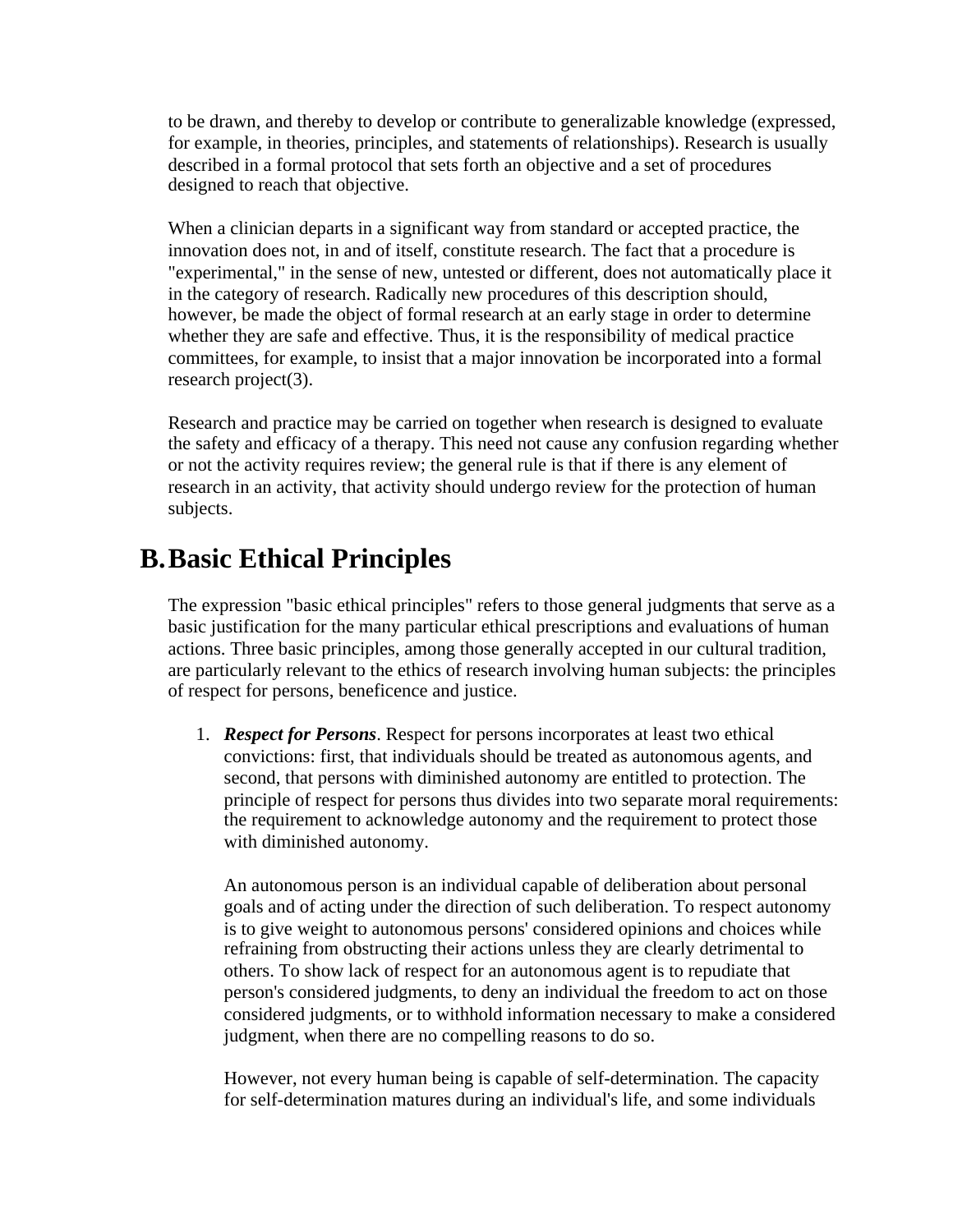lose this capacity wholly or in part because of illness, mental disability, or circumstances that severely restrict liberty. Respect for the immature and the incapacitated may require protecting them as they mature or while they are incapacitated.

Some persons are in need of extensive protection, even to the point of excluding them from activities which may harm them; other persons require little protection beyond making sure they undertake activities freely and with awareness of possible adverse consequences. The extent of protection afforded should depend upon the risk of harm and the likelihood of benefit. The judgment that any individual lacks autonomy should be periodically reevaluated and will vary in different situations.

In most cases of research involving human subjects, respect for persons demands that subjects enter into the research voluntarily and with adequate information. In some situations, however, application of the principle is not obvious. The involvement of prisoners as subjects of research provides an instructive example. On the one hand, it would seem that the principle of respect for persons requires that prisoners not be deprived of the opportunity to volunteer for research. On the other hand, under prison conditions they may be subtly coerced or unduly influenced to engage in research activities for which they would not otherwise volunteer. Respect for persons would then dictate that prisoners be protected. Whether to allow prisoners to "volunteer" or to "protect" them presents a dilemma. Respecting persons, in most hard cases, is often a matter of balancing competing claims urged by the principle of respect itself.

2. *Beneficence*. -- Persons are treated in an ethical manner not only by respecting their decisions and protecting them from harm, but also by making efforts to secure their well being. Such treatment falls under the principle of beneficence. The term "beneficence" is often understood to cover acts of kindness or charity that go beyond strict obligation. In this document, beneficence is understood in a stronger sense, as an obligation. Two general rules have been formulated as complementary expressions of beneficent actions in this sense: (1) do not harm and (2) maximize possible benefits and minimize possible harms.

The Hippocratic maxim "do no harm" has long been a fundamental principle of medical ethics. Claude Bernard extended it to the realm of research, saying that one should not injure one person regardless of the benefits that might come to others. However, even avoiding harm requires learning what is harmful; and, in the process of obtaining this information, persons may be exposed to risk of harm. Further, the Hippocratic Oath requires physicians to benefit their patients "according to their best judgment." Learning what will in fact benefit may require exposing persons to risk. The problem posed by these imperatives is to decide when it is justifiable to seek certain benefits despite the risks involved, and when the benefits should be foregone because of the risks.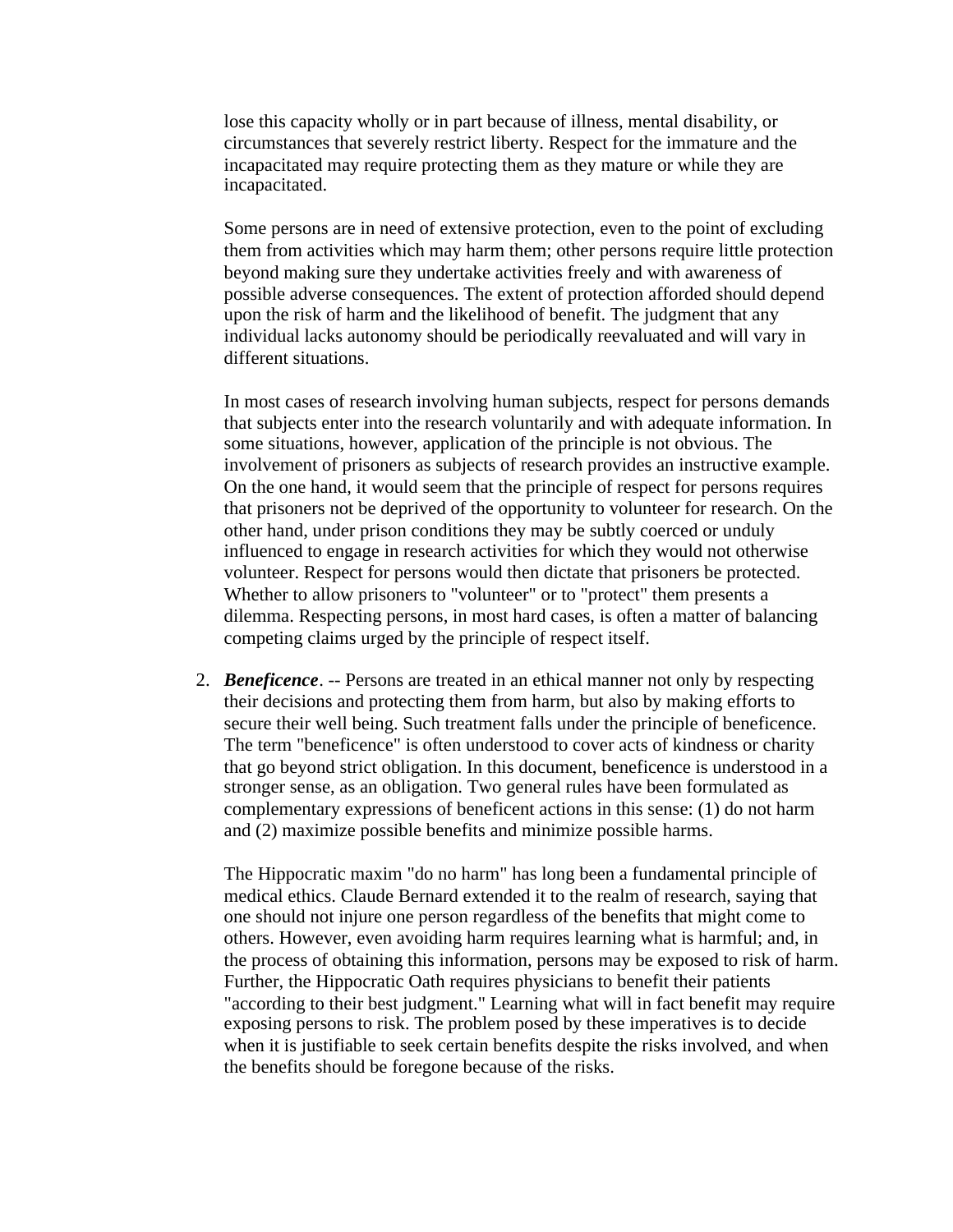The obligations of beneficence affect both individual investigators and society at large, because they extend both to particular research projects and to the entire enterprise of research. In the case of particular projects, investigators and members of their institutions are obliged to give forethought to the maximization of benefits and the reduction of risk that might occur from the research investigation. In the case of scientific research in general, members of the larger society are obliged to recognize the longer term benefits and risks that may result from the improvement of knowledge and from the development of novel medical, psychotherapeutic, and social procedures.

The principle of beneficence often occupies a well-defined justifying role in many areas of research involving human subjects. An example is found in research involving children. Effective ways of treating childhood diseases and fostering healthy development are benefits that serve to justify research involving children - - even when individual research subjects are not direct beneficiaries. Research also makes is possible to avoid the harm that may result from the application of previously accepted routine practices that on closer investigation turn out to be dangerous. But the role of the principle of beneficence is not always so unambiguous. A difficult ethical problem remains, for example, about research that presents more than minimal risk without immediate prospect of direct benefit to the children involved. Some have argued that such research is inadmissible, while others have pointed out that this limit would rule out much research promising great benefit to children in the future. Here again, as with all hard cases, the different claims covered by the principle of beneficence may come into conflict and force difficult choices.

3. *Justice*.-- Who ought to receive the benefits of research and bear its burdens? This is a question of justice, in the sense of"fairness in distribution" or"what is deserved." An injustice occurs when some benefit to which a person is entitled is denied without good reason or when some burden is imposed unduly. Another way of conceiving the principle of justice is that equals ought to be treated equally. However, this statement requires explication. Who is equal and who is unequal? What considerations justify departure from equal distribution? Almost all commentators allow that distinctions based on experience, age, deprivation, competence, merit and position do sometimes constitute criteria justifying differential treatment for certain purposes. It is necessary, then, to explain in what respects people should be treated equally. There are several widely accepted formulations of just ways to distribute burdens and benefits. Each formulation mentions some relevant property on the basis of which burdens and benefits should be distributed. These formulations are (1) to each person an equal share, (2) to each person according to individual need, (3) to each person according to individual effort, (4) to each person according to societal contribution, and (5) to each person according to merit.

Questions of justice have long been associated with social practices such as punishment, taxation and political representation. Until recently these questions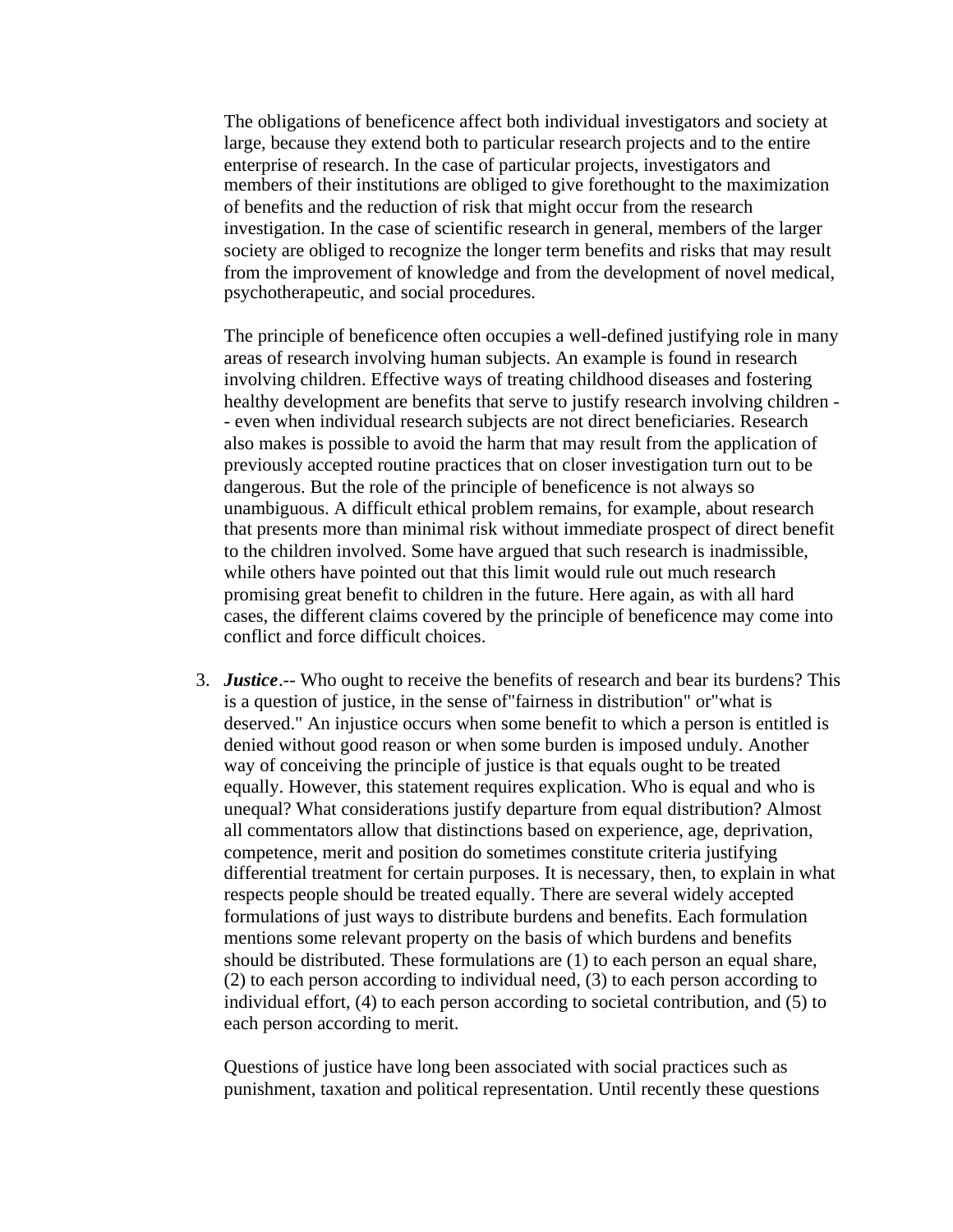have not generally been associated with scientific research. However, they are foreshadowed even in the earliest reflections on the ethics of research involving human subjects. For example, during the 19th and early 20th centuries the burdens of serving as research subjects fell largely upon poor ward patients, while the benefits of improved medical care flowed primarily to private patients. Subsequently, the exploitation of unwilling prisoners as research subjects in Nazi concentration camps was condemned as a particularly flagrant injustice. In this country, in the 1940's, the Tuskegee syphilis study used disadvantaged, rural black men to study the untreated course of a disease that is by no means confined to that population. These subjects were deprived of demonstrably effective treatment in order not to interrupt the project, long after such treatment became generally available.

Against this historical background, it can be seen how conceptions of justice are relevant to research involving human subjects. For example, the selection of research subjects needs to be scrutinized in order to determine whether some classes (e.g., welfare patients, particular racial and ethnic minorities, or persons confined to institutions) are being systematically selected simply because of their easy availability, their compromised position, or their manipulability, rather than for reasons directly related to the problem being studied. Finally, whenever research supported by public funds leads to the development of therapeutic devices and procedures, justice demands both that these not provide advantages only to those who can afford them and that such research should not unduly involve persons from groups unlikely to be among the beneficiaries of subsequent applications of the research.

### **C.Applications**

Applications of the general principles to the conduct of research leads to consideration of the following requirements: informed consent, risk/benefit assessment, and the selection of subjects of research.

1. *Informed Consent.* -- Respect for persons requires that subjects, to the degree that they are capable, be given the opportunity to choose what shall or shall not happen to them. This opportunity is provided when adequate standards for informed consent are satisfied.

While the importance of informed consent is unquestioned, controversy prevails over the nature and possibility of an informed consent. Nonetheless, there is widespread agreement that the consent process can be analyzed as containing three elements: information, comprehension and voluntariness.

*Information*. Most codes of research establish specific items for disclosure intended to assure that subjects are given sufficient information. These items generally include: the research procedure, their purposes, risks and anticipated benefits, alternative procedures (where therapy is involved), and a statement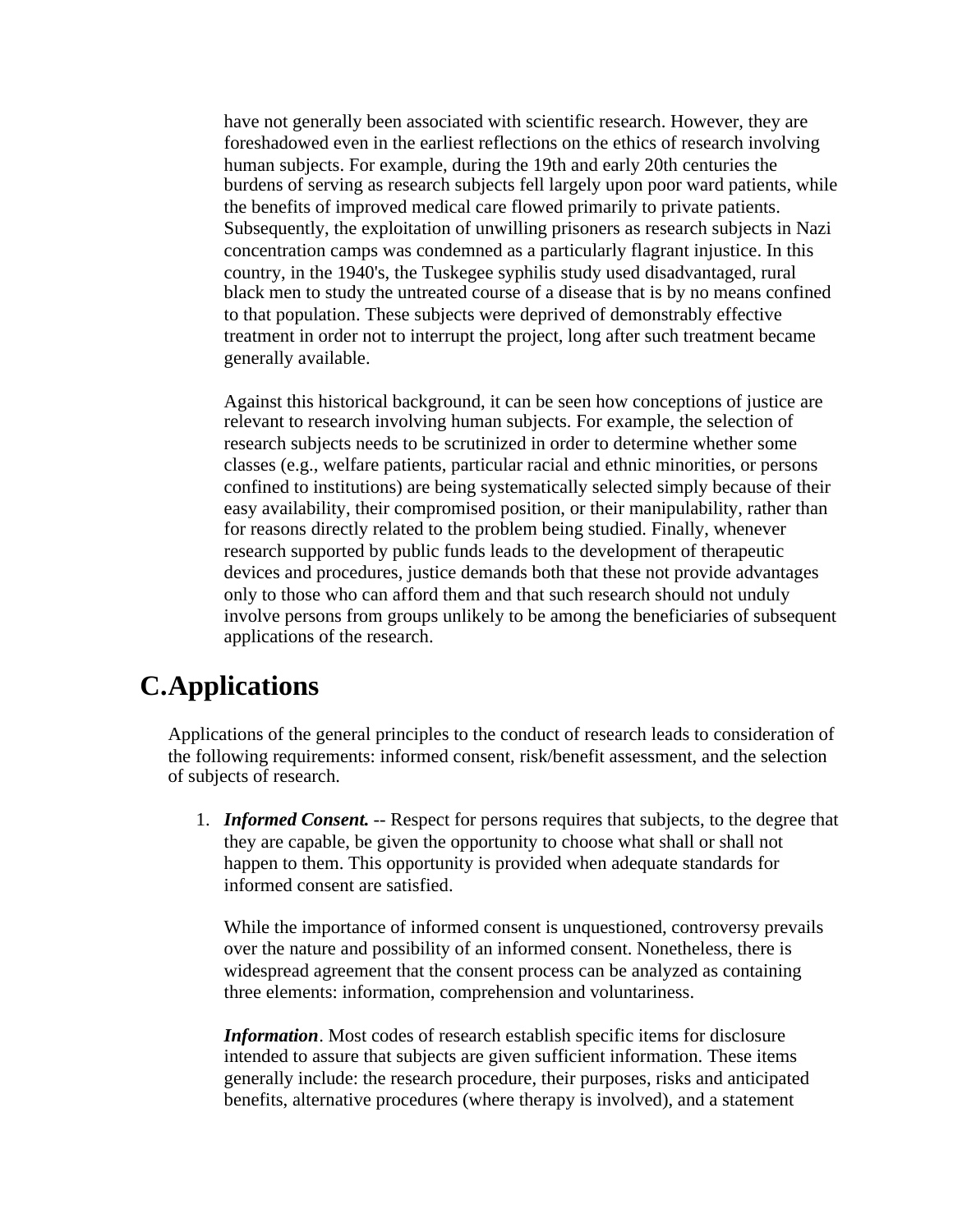offering the subject the opportunity to ask questions and to withdraw at any time from the research. Additional items have been proposed, including how subjects are selected, the person responsible for the research, etc.

However, a simple listing of items does not answer the question of what the standard should be for judging how much and what sort of information should be provided. One standard frequently invoked in medical practice, namely the information commonly provided by practitioners in the field or in the locale, is inadequate since research takes place precisely when a common understanding does not exist. Another standard, currently popular in malpractice law, requires the practitioner to reveal the information that reasonable persons would wish to know in order to make a decision regarding their care. This, too, seems insufficient since the research subject, being in essence a volunteer, may wish to know considerably more about risks gratuitously undertaken than do patients who deliver themselves into the hand of a clinician for needed care. It may be that a standard of "the reasonable volunteer" should be proposed: the extent and nature of information should be such that persons, knowing that the procedure is neither necessary for their care nor perhaps fully understood, can decide whether they wish to participate in the furthering of knowledge. Even when some direct benefit to them is anticipated, the subjects should understand clearly the range of risk and the voluntary nature of participation.

A special problem of consent arises where informing subjects of some pertinent aspect of the research is likely to impair the validity of the research. In many cases, it is sufficient to indicate to subjects that they are being invited to participate in research of which some features will not be revealed until the research is concluded. In all cases of research involving incomplete disclosure, such research is justified only if it is clear that (1) incomplete disclosure is truly necessary to accomplish the goals of the research, (2) there are no undisclosed risks to subjects that are more than minimal, and (3) there is an adequate plan for debriefing subjects, when appropriate, and for dissemination of research results to them. Information about risks should never be withheld for the purpose of eliciting the cooperation of subjects, and truthful answers should always be given to direct questions about the research. Care should be taken to distinguish cases in which disclosure would destroy or invalidate the research from cases in which disclosure would simply inconvenience the investigator.

*Comprehension*. The manner and context in which information is conveyed is as important as the information itself. For example, presenting information in a disorganized and rapid fashion, allowing too little time for consideration or curtailing opportunities for questioning, all may adversely affect a subject's ability to make an informed choice.

Because the subject's ability to understand is a function of intelligence, rationality, maturity and language, it is necessary to adapt the presentation of the information to the subject's capacities. Investigators are responsible for ascertaining that the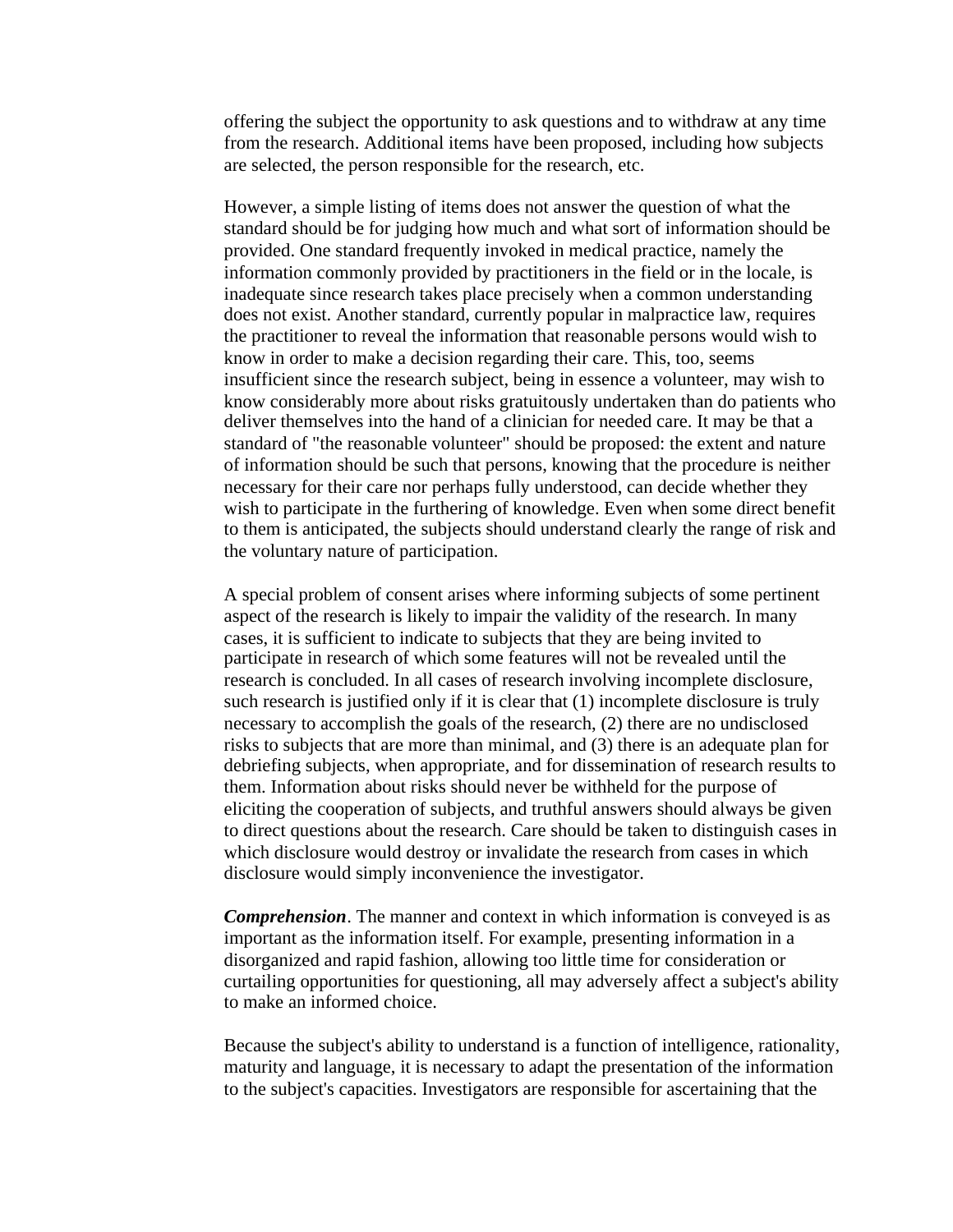subject has comprehended the information. While there is always an obligation to ascertain that the information about risk to subjects is complete and adequately comprehended, when the risks are more serious, that obligation increases. On occasion, it may be suitable to give some oral or written tests of comprehension.

Special provision may need to be made when comprehension is severely limited - for example, by conditions of immaturity or mental disability. Each class of subjects that one might consider as incompetent (e.g., infants and young children, mentally disabled patients, the terminally ill and the comatose) should be considered on its own terms. Even for these persons, however, respect requires giving them the opportunity to choose to the extent they are able, whether or not to participate in research. The objections of these subjects to involvement should be honored, unless the research entails providing them a therapy unavailable elsewhere. Respect for persons also requires seeking the permission of other parties in order to protect the subjects from harm. Such persons are thus respected both by acknowledging their own wishes and by the use of third parties to protect them from harm.

The third parties chosen should be those who are most likely to understand the incompetent subject's situation and to act in that person's best interest. The person authorized to act on behalf of the subject should be given an opportunity to observe the research as it proceeds in order to be able to withdraw the subject from the research, if such action appears in the subject's best interest.

*Voluntariness*. An agreement to participate in research constitutes a valid consent only if voluntarily given. This element of informed consent requires conditions free of coercion and undue influence. Coercion occurs when an overt threat of harm is intentionally presented by one person to another in order to obtain compliance. Undue influence, by contrast, occurs through an offer of an excessive, unwarranted, inappropriate or improper reward or other overture in order to obtain compliance. Also, inducements that would ordinarily be acceptable may become undue influences if the subject is especially vulnerable.

Unjustifiable pressures usually occur when persons in positions of authority or commanding influence -- especially where possible sanctions are involved -- urge a course of action for a subject. A continuum of such influencing factors exists, however, and it is impossible to state precisely where justifiable persuasion ends and undue influence begins. But undue influence would include actions such as manipulating a person's choice through the controlling influence of a close relative and threatening to withdraw health services to which an individual would otherwise be entitled .

2. *Assessment of Risks and benefits*.--- The assessment of risks and benefits requires a careful arrayal of relevant data, including, in some cases, alternative ways of obtaining the benefits sought in the research. Thus, the assessment presents both an opportunity and a responsibility to gather systematic and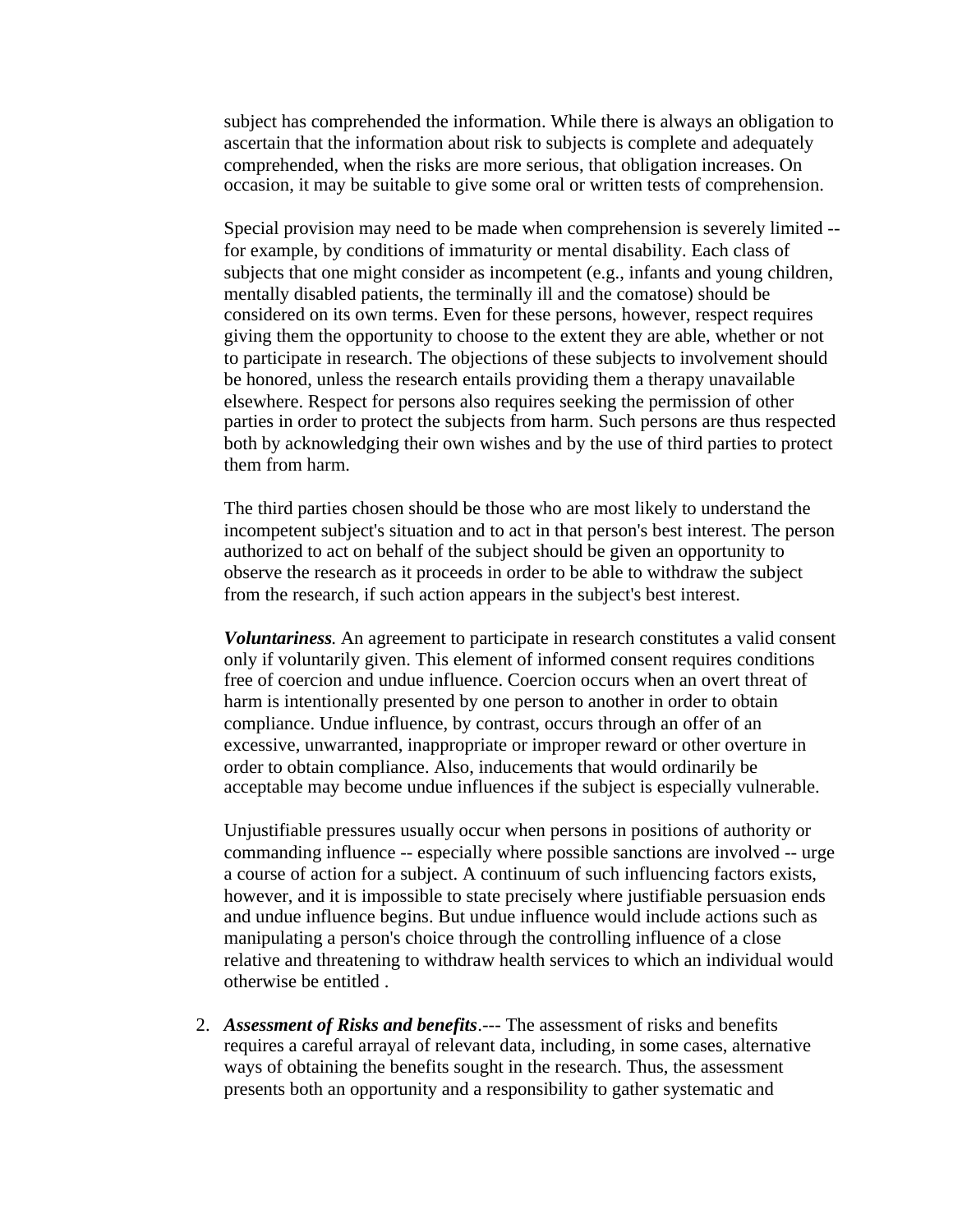comprehensive information about proposed research. For the investigator, it is a means to examine whether the proposed research is properly designed. For a review committee, it is a method for determining whether the risks that will be presented to subjects are justified. For prospective subjects, the assessment will assist the determination whether or not to participate.

*The Nature and Scope of Risks and Benefits*. The requirement that research be justified on the basis of a favorable risk/benefit assessment bears a close relation to the principle of beneficence, just as the moral requirement that informed consent be obtained is derived primarily from the principle of respect for persons. The term "risk" refers to a possibility that harm may occur. However, when expressions such as "small risk" or "high risk" are used, they usually refer (often ambiguously) both to the chance (probability) of experiencing a harm and the severity (magnitude) of the envisioned harm.

The term "benefit" is used in the research context to refer to something of positive value related to health or welfare. Unlike"risk," "benefit" is not a term that expresses probabilities. Risk is properly contrasted to probability of benefits, and benefits are properly contrasted with harms rather than risks of harm. Accordingly, so-called risk benefit assessments are concerned with the probabilities and magnitudes of possible harms and anticipated benefits. Many kinds of possible harms and benefits need to be taken into account. There are, for example, risks of psychological harm, physical harm, legal harm, social harm and economic harm and the corresponding benefits. While the most likely types of harms to research subjects are those of psychological or physical pain or injury, other possible kinds should not be overlooked.

Risks and benefits of research may affect the individual subjects, the families of the individual subjects, and society at large (or special groups of subjects in society). Previous codes and Federal regulations have required that risks to subjects be outweighed by the sum of both the anticipated benefit to the subject, if any, and the anticipated benefit to society in the form of knowledge to be gained from the research. In balancing these different elements, the risks and benefits affecting the immediate research subject will normally carry special weight. On the other hand, interests other than those of the subject may on some occasions be sufficient by themselves to justify the risks involved in the research, so long as the subjects' rights have been protected. Beneficence thus requires that we protect against risk of harm to subjects and also that we be concerned about the loss of the substantial benefits that might be gained from research.

*The Systematic Assessment of Risks and Benefits*. It is commonly said that benefits and risks must be "balanced" and shown to be "in a favorable ratio." The metaphorical character of these terms draws attention to the difficulty of making precise judgments. Only on rare occasions will quantitative techniques be available for the scrutiny of research protocols. However, the idea of systematic, nonarbitrary analysis of risks and benefits should be emulated insofar as possible.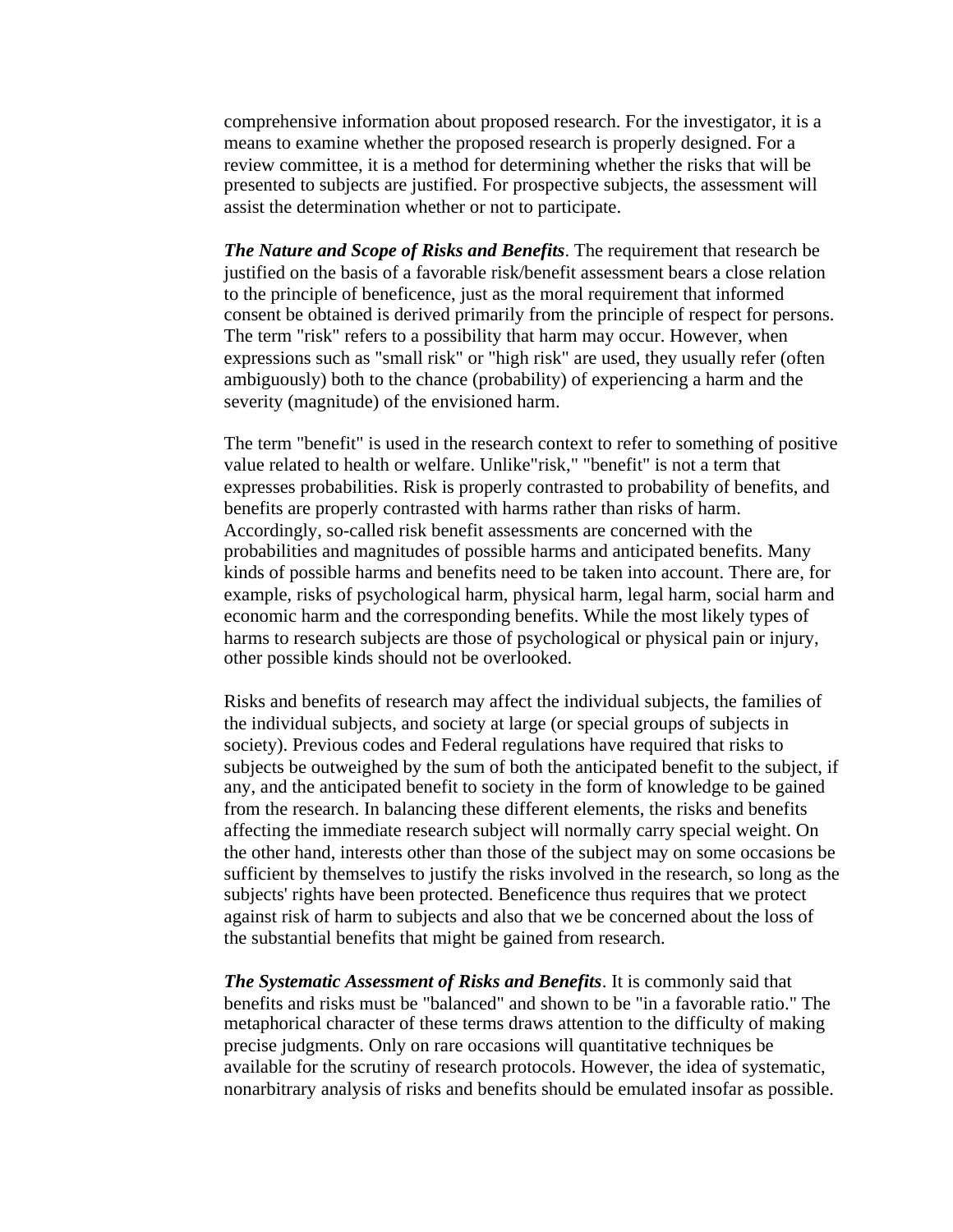This ideal requires those making decisions about the justifiability of research to be thorough in the accumulation and assessment of information about all aspects of the research, and to consider alternatives systematically. This procedure renders the assessment of research more rigorous and precise, while making communication between review board members and investigators less subject to misinterpretation, misinformation and conflicting judgments. Thus, there should first be a determination of the validity of the presuppositions of the research; then the nature, probability and magnitude of risk should be distinguished wit.h as much clarity as possible. The method of ascertaining risks should be explicit, especially where there is no alternative to the use of such vague categories as small or slight risk. It should also be determined whether an investigator's estimates of the probability of harm or benefits are reasonable, as judged by known facts or other available studies.

Finally, assessment of the justifiability of research should reflect at least the following considerations: (i) Brutal or inhumane treatment of human subjects is never morally justified. (ii) Risks should be reduced to those necessary to achieve the research objective. It should be determined whether it is in fact necessary to use human subjects at all. Risk can perhaps never be entirely eliminated, but it can often be reduced by careful attention to alternative procedures. (iii) When research involves significant risk of serious impairment, review committees should be extraordinarily insistent on the justification of the risk (looking usually to the likelihood of benefit to the subject or, in some rare cases. to the manifest voluntariness of the participation). (iv) When vulnerable populations are involved in research, the appropriateness of involving them should itself be demonstrated. A number of variables go into such judgments, including the nature and degree of risk, the condition of the particular population involved, and the nature and level of the anticipated benefits. (v) Relevant risks and benefits must be thoroughly arrayed in documents and procedures used in the informed consent process.

3. *Selection of Subjects*. --- Just as the principle of respect for persons finds expression in the requirements for consent. and the principle of beneficence in risk, benefit assessment, the principle of justice gives rise to moral requirements that there be fair procedures and outcomes in the selection of research subjects.

Justice is relevant to the selection of subjects of research at two levels: the social and the individual. Individual justice in the selection of subjects would require that researchers exhibit fairness: thus, they should not offer potentially beneficial research only to some patients who are in their favor or select only "undesirable" persons for risky research. Social justice requires that distinction be drawn between classes of subjects that ought, and ought not, to participate in any particular kind of research, based on the ability of members of that class to bear burdens and on the appropriateness of placing further burdens on already burdened persons. Thus, it can be considered a matter of social justice that there is an order of preference in the selection of classes of subjects (e.g., adults before children) and that some classes of potential subjects (e.g., the institutionalized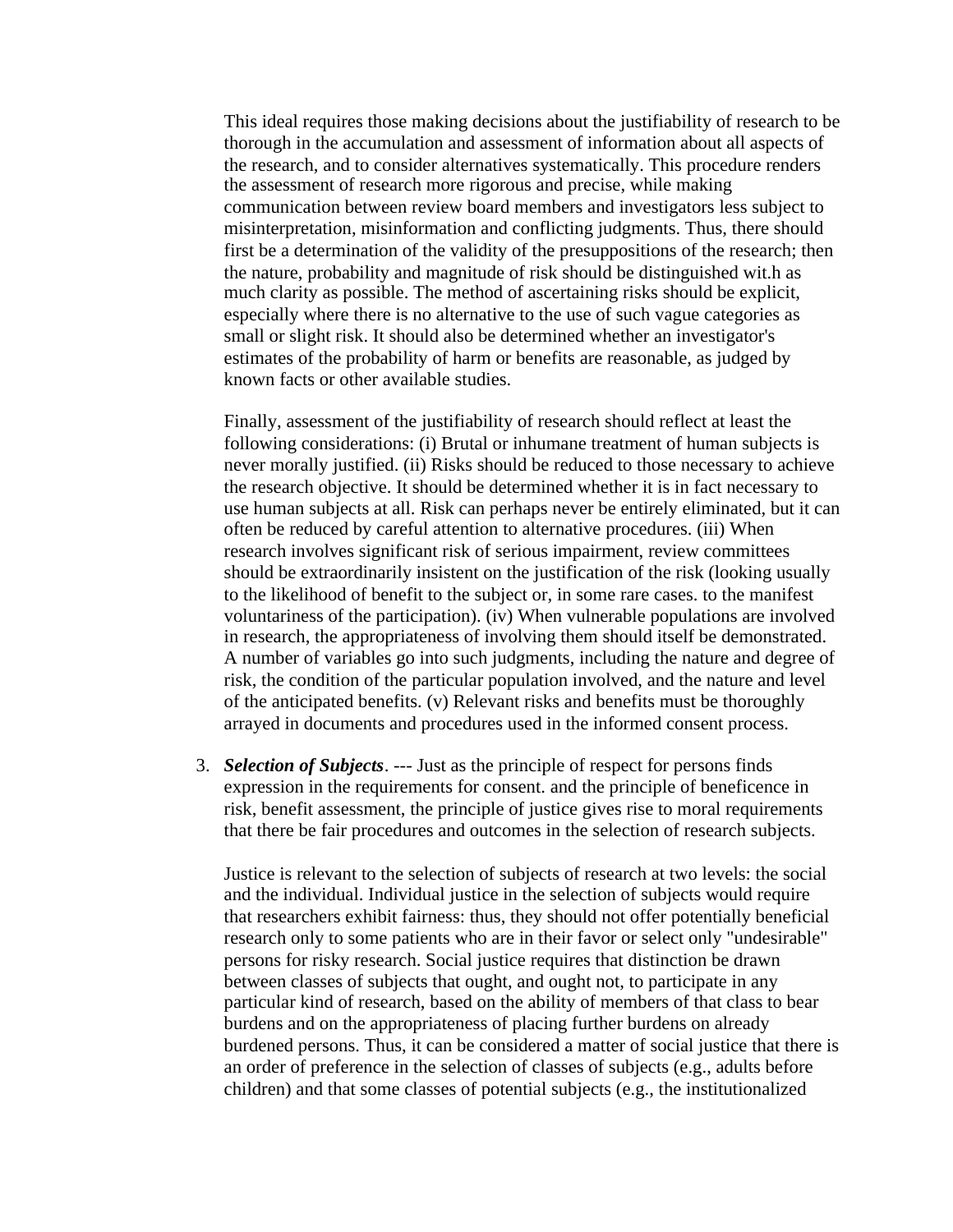mentally infirm or prisoners) may be involved as research subjects, if at all, only on certain conditions.

Injustice may appear in the selection of subjects, even if individual subjects are selected fairly by investigators and treated fairly in the course of research. Thus injustice arises from social, racial, sexual and cultural biases institutionalized in society. Thus, even if individual researchers are treating their research subjects fairly, and even if IRBs are taking care to assure that subjects are selected fairly within a particular institution, unjust social patterns may nevertheless appear in the overall distribution of the burdens and benefits of research. Although individual institutions or investigators may not be able to resolve a problem that is pervasive in their social setting, they can consider distributive justice in selecting research subjects.

Some populations, especially institutionalized ones, are already burdened in many ways by their infirmities and environments. When research is proposed that involves risks and does not include a therapeutic component, other less burdened classes of persons should be called upon first to accept these risks of research, except where the research is directly related to the specific conditions of the class involved. Also, even though public funds for research may often flow in the same directions as public funds for health care, it seems unfair that populations dependent on public health care constitute a pool of preferred research subjects if more advantaged populations are likely to be the recipients of the benefits.

One special instance of injustice results from the involvement of vulnerable subjects. Certain groups, such as racial minorities, the economically disadvantaged, the very sick, and the institutionalized may continually be sought as research subjects, owing to their ready availability in settings where research is conducted. Given their dependent status and their frequently compromised capacity for free consent, they should be protected against the danger of being involved in research solely for administrative convenience, or because they are easy to manipulate as a result of their illness or socioeconomic condition.

#### **footnote1**

Since 1945, various codes for the proper and responsible conduct of human experimentation in medical research have been adopted by different organizations. The best known of these codes are the Nuremberg Code of 1947, the Helsinki Declaration of 1964 (revised in 1975), and the 1971 Guidelines (codified into Federal Regulations in 1974) issued by the U.S. Department of Health, Education, and Welfare Codes for the conduct of social and behavioral research have also been adopted, the best known being that of the American Psychological Association, published in 1973.

#### **footnote2**

Although practice usually involves interventions designed solely to enhance the well being of a